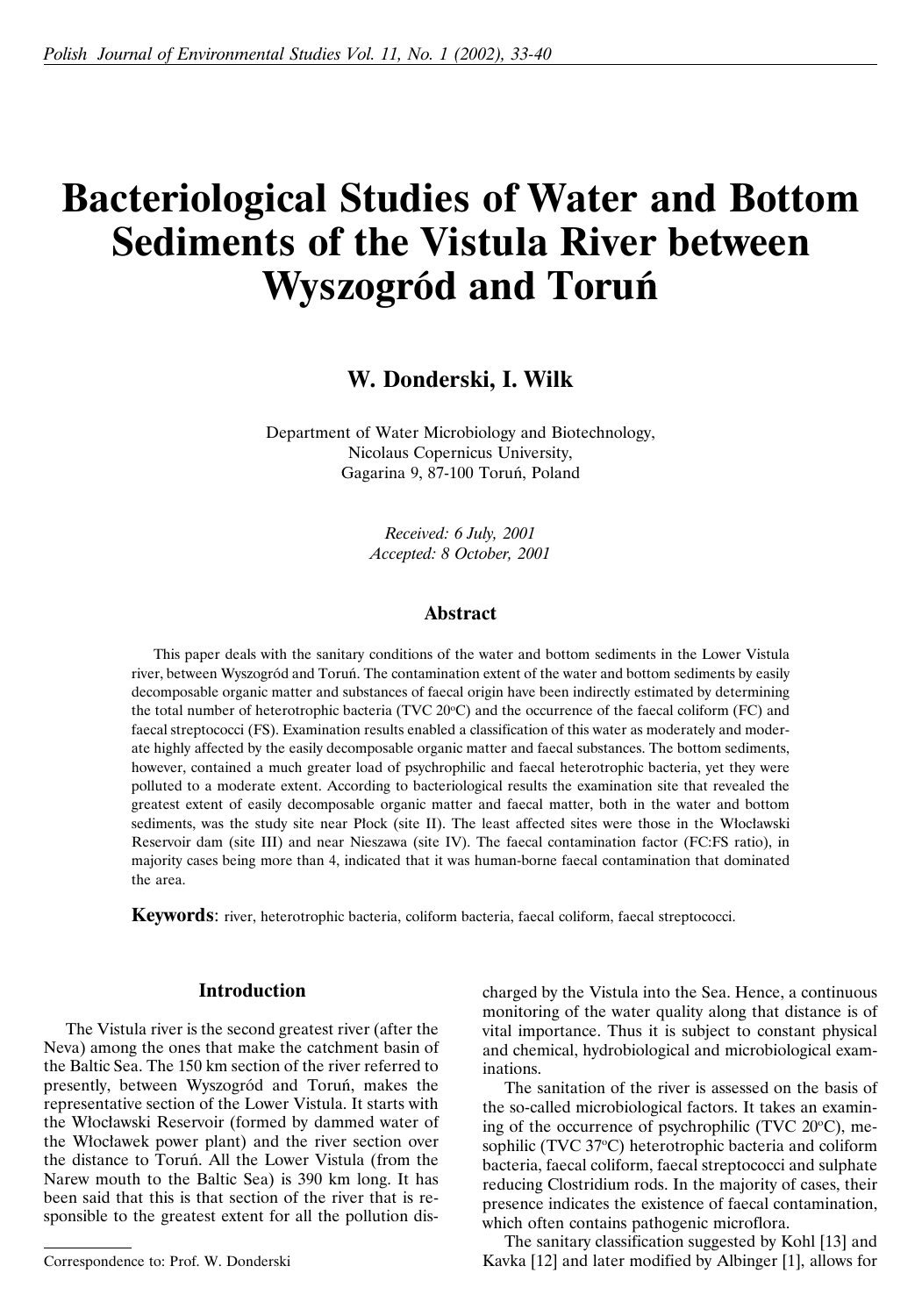

Fig. 1. Standpoint studies on the Lower Vistula on section Wyszogród – Toruń. Explanations: St. I, II ... V – sampling sites.

an assessment of water and bottom sediment contamination by easily decomposable organic matter and faecal bacteria. The total number of heterotrophic bacteria  $(TVC 20°C)$  reflects the contamination extent by the easily decomposable organic matter, while the faecal coliform bacteria number gives an idea of the contamination size by faecal substance. Based on the FC : FS (faecal coliform bacteria to faecal streptococci ratio), one may get information on the type and origin of the human-borne, animal-borne contamination as well as the mixed type of these substances [6, 20].

The sanitary qualification of water gives evidence of its hygienic condition only at the moment of sampling, whereas the bacteriological analysis of bottom sediments allows for more comprehensive information on the hygienic state of a water body over a longer time span, which comprises also the period prior to examination. It enables also an indication of the secondary pollution of water by substances and bacteria accumulated in the deposits following their shifting up to the water due to various phenomena occurring there [1]. The basic cause for bottom sediment resuspension in rivers and dam reservoirs is the turbulent flow of water masses [25]. That process may also result from the changes within the organic matter concentration or salinity [7] and the release of decomposing gases, i.e.  $CH_4$ ,  $H_2S$  [16] or an intense grazing by a large group of benthic fish [15]. Many authors [3, 18, 9] point out the fact that bottom sediments contain 100-1000 times more of enteric bacteria than the waters of the water bodies. Also, microorganism survival in bottom sediments is longer than in water [18].

# **Material and Methods**

#### Study Area

The research was carried out on water and bottom sediments of the Lower Vistula along a 150 km long segment between Wyszogród and Toruń. The Vistula covers that distance moving along the proglacial stream valley heading for north-west and reaches the Płock and Toruń basins, receiving the water of the rivers Skrwa and Drwęca on the way. Before Włocławek, there is a dam on the river and a water power plant, thus forming a flow-through Włocławski Reservoir. In terms of surface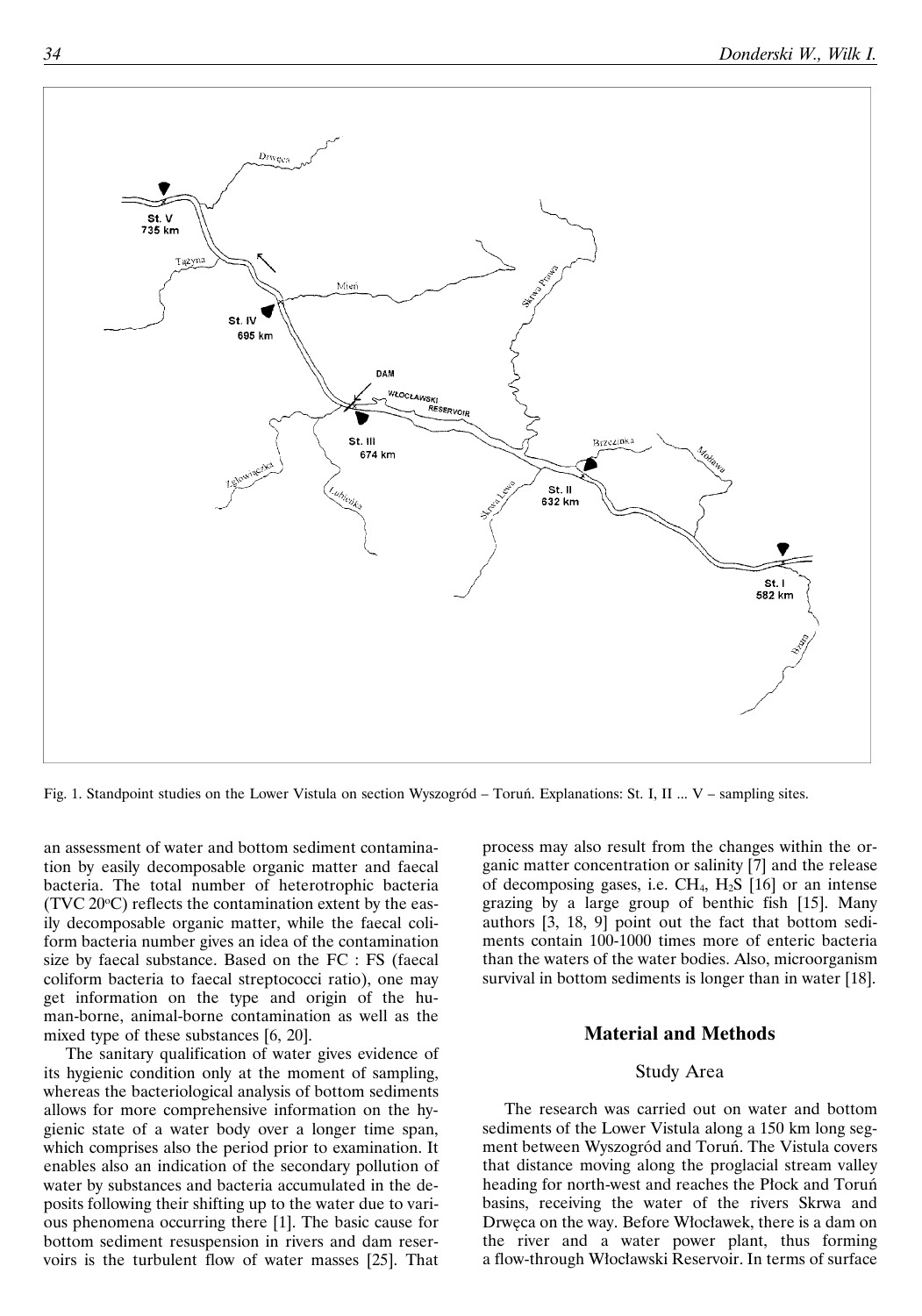size, it is the greatest artificial reservoir in Poland (750 km2 ), second largest after that in Solina in terms of total capacity, which reaches  $408.0$  million  $m<sup>3</sup>$  water at maximum water damming [10].

# Sampling

The water and bottom sediments were sampled at five sites:

Site I: located in Wyszogród, in the vicinity of an old wooden bridge (spring and summer samples – in 582 km of the Vistula flow); and a new bridge (autumn and winter samples – in 588 km of the Vistula flow).

Site II: located in Płock, in the vicinity of a road bridge – in 632 km of the Vistula flow.

Site III: located in the Zbiornik Włocławski (Włocławski Reservoir), about 500 km before the dam – in 674 km of the Vistula flow.

Site IV: located in Nieszawa, in the vicinity of a ferry across the river – in 695 km of the Vistula flow.

Site V: was located in Toruń, in the vicinity of a road bridge – in 735 km of the Vistula flow.

The sampling took place in spring (1st April 99), in summer (1st July 99), in autumn (4th Nov. 99) and in winter (22nd Feb. 00).

The water was sampled from mid-stream, from the surface layer (20-30 cm deep) directly into sterile flasks. The bottom sediments were sampled with the use of Eckman scoop, from which the samples were aseptically transferred into sterile glass containers. The samples were then placed in thermo insulated bags at about  $7^{\circ}$ C, and transported to the laboratory for analyses. Usually the time between sampling and analyses was not more than 12 hours.

# Microbiological Study

The investigations comprised determination of the following: total number of heterotrophic bacteria (TVC 20°C), total coliform bacteria (TC), faecal coliform number (FC) and the number of faecal streptococci (FS).

Prior to the study, a series of 10 times dilutions of the sampled water and bottom sediments were made. A sterile solution of physiological salt (0.85% NaCl) was used as diluting substance.

# Total Number of Heterotrophic Bacteria

Total number of heterotrophic bacteria (TVC 20° – Total Viable Colony) in the water and bottom sediments of the Vistula was determined by means of cast plates. For this purpose, 1 ml of properly diluted water or sediment sample was poured into Petri plates and flooded in agar iron-peptone medium according to Ferrer at al. [5]. The plates containing the inoculations in three parallel replicates were incubated at  $20^{\circ}$ C for 72 hours and then the grown heterotrophic bacteria colonies were counted. The results were then converted into 1 ml of water or 1 g wet sediment.

# Total Number of Coliform Bacteria

Total number of coliform bacteria (TC) were determined by means of the most probable number (MPN). The Eijkman medium by BTL was used for the determinations. The three-tube test system was used during the study. The medium was inoculated to 0.1, 1.0 and 10 ml of the sample under investigation. With 10 ml inoculations a double concentrated Eijkman medium was used. The incubation was carried out for 24 hours at 37°C. The result was deemed positive when gas occurred in the Durham tube, the medium became opaque and the purple colour became yellow. The results were read from the tables according to Polish Standard [23] and converted into 100 ml of water or 100 g wet sediment.

## Number of Faecal Coliforms

Number of faecal coliform bacteria (FC) was determined by means of the most probable number (MPN). All positive and doubtful samples on Eijkman medium, which indicated coliform bacteria presence, were inoculated onto a medium containing brilliant green [23]. Then the samples were incubated for 24 h at 44 °C. The result was deemed positive when the medium became opaque and simultaneously gas occurred in the Durham tube or in all the medium, when stirred. The results were read according to the tables included in the Polish Standard [23] and converted into 100 ml or 100 g wet sediment.

#### Number of Faecal Streptococci

The number of faecal streptococci (FS) were determined with the use of membrane filters. Having filtered respective sample volumes through membrane filters (Millipore of HA type, 0.45 µm pore diameter), they were put on top of SF Medium by Difco poured into Petri plates. The incubation was carried out for 48 h at 37°C. Then the grown faecal streptococci were counted. The results were converted into 100 ml or 100 g wet sediment, which was in accordance with the Polish Standard [24].

#### **Results**

#### Bacteria as Pollution Indicators

The total number of heterotrophic bacteria (TVC  $20^{\circ}$ C) in the Vistula water along the distance between Wyszogród – Toruń was variable; it oscillated between 2.3 x  $10^3$  cells/ml at site IV in Nieszawa and 10.3 x  $10^3$ cells/ml at site II in Płock. At site V in Toruń there were  $6.7 \times 10^3$  cells/ml. At other sites the number was more or less even and amounted to  $9.1 - 9.7 \times 10^3$  cells/ml. Having analysed Fig. 2, it was easy to state that the section of the river under study, between site III (Włocławski Reservoir close to the dam) and site IV (Nieszawa), underwent an intense self-purification process of the river. At site IV (Nieszawa) there were recorded by 76.3% less hetero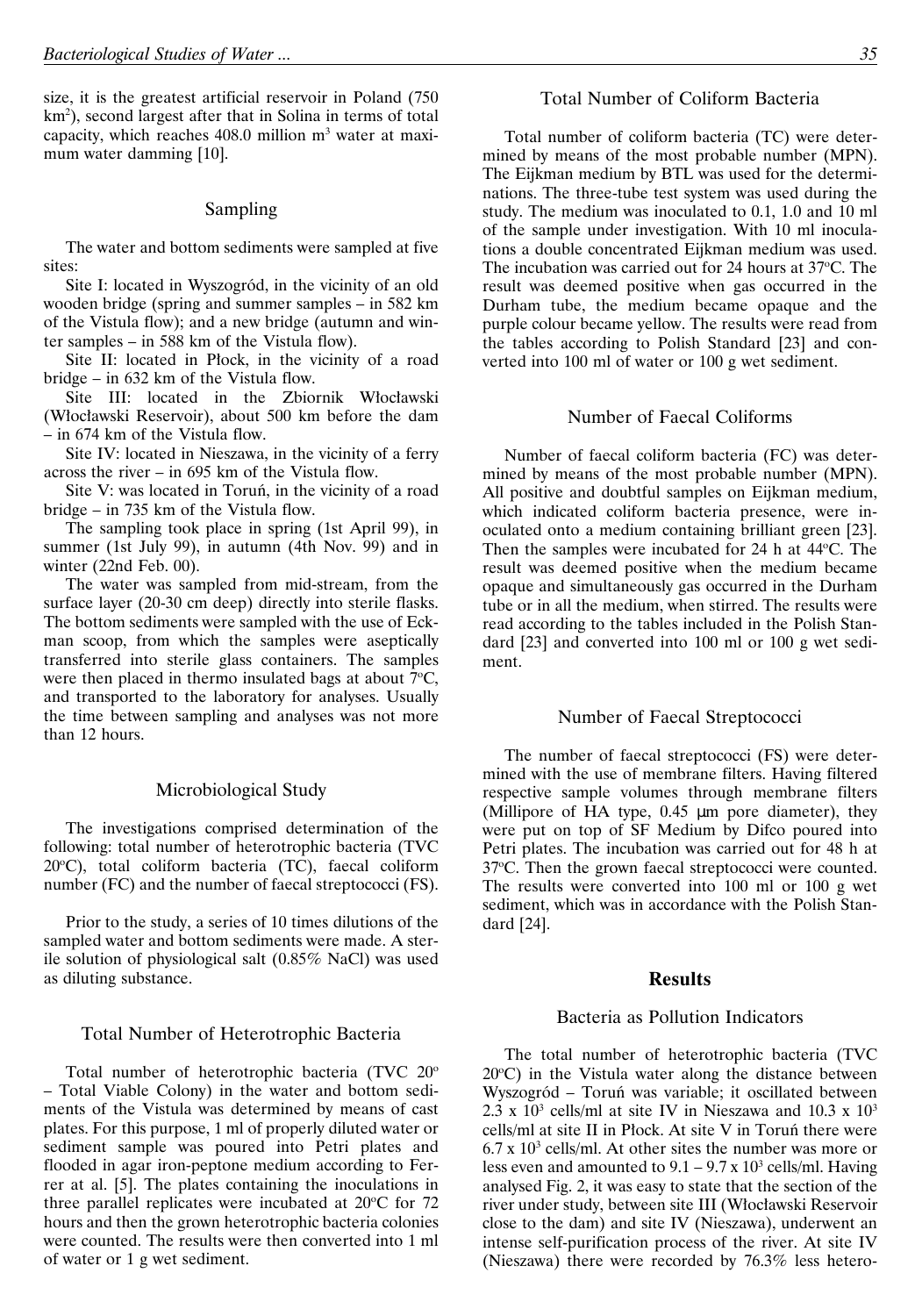trophic planktonic bacteria than at site III (Włocławski Reservoir).

In the bottom sediments, the total number of heterotrophic bacteria (TVC  $20^{\circ}$ C) was much more than in the water of the same river section that was analysed (Fig.2). The most abundant heterotrophs were found at site II in Płock (1213 x  $10^3$  cells/g of wet sediment), as was the case with planktonic heterotrophic bacteria. The lowest number of these bacteria was recorded at site IV in Nieszawa (386 x  $10<sup>3</sup>$  cells/g of wet sediment). The sites at Wyszogród and Toruń (sites I and V) had a similar number of heterotrophic bacteria (780 and 850 x 10<sup>3</sup>) cells/g of wet sediment respectively). In bottom sediments at site III in the Włocławski Reservoir, the total number of heterotrophic bacteria was close to that recorded at site IV in Nieszawa and was  $470 \times 10^3$  cells/g of wet sediment. The greatest drop in the amount of heterotrophic bacteria (68.18 %) was noted in the bottom sediments in the Lower Vistula between sites II and IV.

# Bacteria as Indicators of Sanitary State

Table 1 presents the study results of the total bacteria number of the coliform (TC), faecal coliform (FC) and faecal streptococci (FS).

Table 1. Number of total coliforms, faecal coliforms, faecal streptococci in water and bottom sediments the of Vistula River on the section Wyszogród – Toruń.

| Site        |                 | Water                            |        | Sediments                           |                 |        |  |
|-------------|-----------------|----------------------------------|--------|-------------------------------------|-----------------|--------|--|
|             | TC <sup>1</sup> | FC <sup>2</sup>                  | $FS^3$ | TC <sup>1</sup>                     | FC <sup>2</sup> | $FS^3$ |  |
|             |                 | $(x 10^3/ 100 \text{ ml water})$ |        | $(x 10^3/ 100 g)$<br>wet sediments) |                 |        |  |
| I           | 4.37            | 0.54                             | 1.14   | 118.7                               | 39.3            | 15.2   |  |
| $_{\rm II}$ | 41.0            | 7.21                             | 0.37   | 240.0                               | 240             | 28.7   |  |
| IΙI         | 3.00            | 0.60                             | 0.58   | 138.7                               | 11.9            | 8.50   |  |
| IV          | 5.45            | 1.04                             | 0.10   | 91.10                               | 11.9            | 1.83   |  |
| V           | 25.6            | 7.82                             | 0.76   | 140.0                               | 54.7            | 12.17  |  |

Explanations:

 $1 -$  total number of coliform bacteria

<sup>2</sup> – number of faecal coliform bacteria

<sup>3</sup> – number of faecal streptococci

The total number of coliform bacteria (TC) found in the water of the Lower Vistula section under study oscillated between  $41 \times 10^3$  cells/100 ml at the research site in Płock (site II) and  $3 \times 10^3$  cells/100 ml at the site in Włocławski Reservoir before the dam (site III). It was that leg of the river where the greatest drop in the number of up to 92% of coliform bacteria was recorded. Both Wyszogród and Nieszawa (sites I and IV) presented coliform factor close to the minimum  $(4-5 \times 10^3 \text{ cells}/100 \text{ ml})$ . The site in Toruń (site V) was the second in terms of abundance of the bacteria found in the water  $(25.6 \times 10^3)$ cells/100 ml).



Fig. 2. Total number of heterotrophic bacteria (TVC 20°C) in the water and bottom sediments of the Lower Vistula on the section Wyszogród – Toruń.

The bottom sediments were to a much greater extent contaminated with intestine bacteria than the water. The overall number of coliform bacteria (TC) in the bottom sediments oscillated between 91.1 and  $240 \times 10^3$  cells/100 g of wet sediment. The lowest amount was recorded at site IV in Nieszawa, while the greatest was at site II in Płock. At other sampling sites the coliform indicator in the bottom sediments was from  $120 - 140 \times 10^3$  cells/100 g of wet sediment. The greatest drop in coliform bacteria number in bottom sediment (42%) was recorded in the section of the river between Płock (site II) and Włocławski Reservoir (site III), as was the case with the bacteria number in the water. In terms of bottom sediments, a tendency to further reduction in number of the bacteria was noted in the section of the river before the dam (between sites III and IV) –  $34\%$ . An increase in the coliform bacteria number was then recorded in the section of the river near Toruń, where the reduction in number of the bacteria as compared to site II in Płock was 41.67%.

The number of faecal coliform bacteria (FC) in this water oscillated between  $0.54 \times 10^3$  and  $7.82 \times 10^3$ cells/100 ml. The average smallest number of the faecal coliform bacteria was found near Wyszogród (site I) and in Włocławski Reservoir (site III). The greatest number was recorded in Płock and Toruń (sites II and V). The faecal coliforms at site IV (Nieszawa) was  $1.04 \times 10^3$ cells/100 ml. In the body of the Włocławski Reservoir was the place, where the greatest reduction of the faecal coliform bacteria occurred in this water (about 91%).

The site that saw the greatest amount of those bacteria in the bottom sediments was site II in Płock (240  $x$  10<sup>3</sup> cells/100 g of wet sediment). The least amount of faecal coliforms was recorded at site III in the Włocławski Reservoir and at site IV in Nieszawa (11.9  $x 10<sup>3</sup>$  cells/100 g of wet sediment each). The greatest reduction to the number of those bacteria in the river bottom sediments was recorded in the section below the dam (between sites III and IV), only to find an increase in the number of those bacteria in Toruń – site  $V$  (54.7)  $\rm x$  10<sup>3</sup> cells/100 ml).

The number of faecal streptococci (FS) in the water of the section of the Lower Vistula under investigation oscillated between  $0.10 \times 10^3$  cells/100 ml at site IV in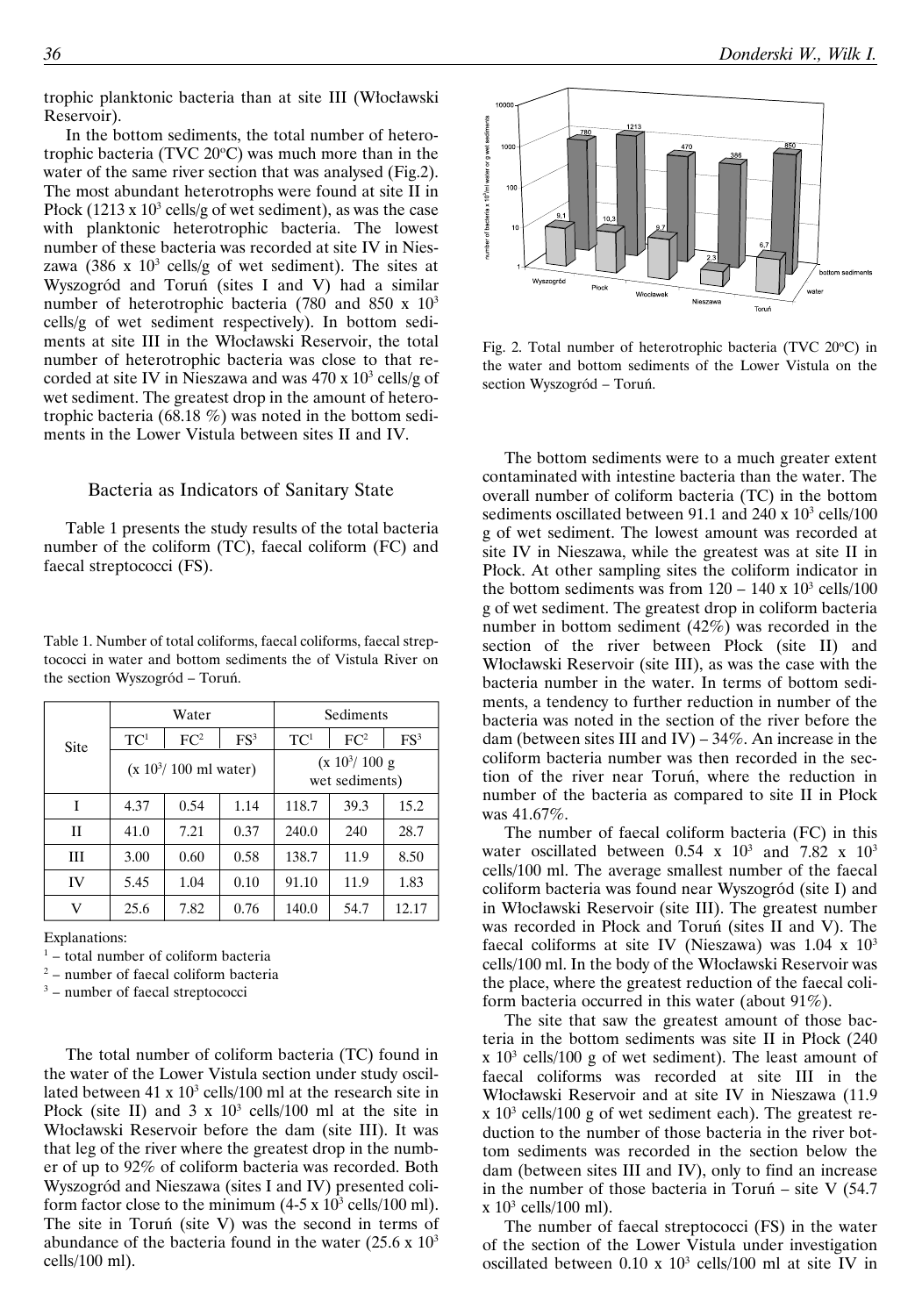Nieszawa to 1.14 x 10<sup>3</sup> cells/100 ml at site I in Wyszogród. At other sites the indicator of faecal streptococci remained within  $0.76 - 0.37 \times 10^3$  cells/100 ml. A significant drop in the number of those bacteria (by 67.5 %) was recorded along the distance between site I in Wyszogród and site II in Płock.

In bottom sediments, the number of faecal streptococci was by one order of magnitude greater than in the water. A maximum number of those bacteria was recorded in Płock (site II – 28.7 x  $10^3$  cells/100 g of wet sediment) and a minimum was found near Nieszawa (site IV – 1.83 x  $10^3$  cells/100 g of wet sediment). Both in Wyszogród (site I) and Toruń (site V) the values of the faecal streptococci indicator was similar and were 12.17  $- 15.2$  x 10<sup>3</sup> cells/100 g of wet sediment respectively. In the Włocławski Reservoir bottom sediments (site III), a significant drop in the number of those bacteria was recorded (about 70%) in relation to the sediment at site II in Płock.

# FC : FS Ratio in Water and Bottom Sediments

The indicator of faecal contamination expressed by the FC:FS ratio (Table 2) was usually greater than 4.0. It was mainly site I in Wyszogród that displayed the greatest variety of pollution in terms of the FC:FS ratio, where 25% of the samples had values less than 0.7 (which indicated that they were of animal origin) and 50% of the samples were more than 4.0 (human related faecal impurities). At sites III and IV, the indicator of faecal value was always higher than 4 (100% of the samples).

| Table 2. Origin of faecal contamination of the water and bottom |  |  |
|-----------------------------------------------------------------|--|--|
| sediments of the Lower Vistula on section Wyszogród – Toruń.    |  |  |

|                |        | Site |                |     |    |           |     |    |     |    |  |
|----------------|--------|------|----------------|-----|----|-----------|-----|----|-----|----|--|
| FC:FS<br>ratio |        |      | Water          |     |    | Sediments |     |    |     |    |  |
|                |        | н    | Ш              | IV  | V  |           | П   | Ш  | IV  |    |  |
| < 0.7          | $25 *$ | 25   | $\theta$       | 0   | 0  | 0         | 0   | 25 | 0   | 25 |  |
| $0.7 - 4.0$    | 25     | 0    | $\overline{0}$ | 0   | 25 | 25        | 0   | 0  | 100 |    |  |
| > 4.0          | 50     | 75   | 100            | 100 | 75 | 75        | 100 | 75 | 0   | 75 |  |

Explanations:  $FC : FS$  ratio  $< 0.7$  – animal origin  $0.7 - 4.0$  – mixed origin  $> 0.4$  – human origin

\* – sample percentage per class

In bottom sediments the contamination was less varied. Site III ( Włocławski Reservoir) and site V (Toruń) had 25% samples each that came within less than 0.7 of animal related contamination and 75% within the group of more than 4.0 which indicated human origin of the contamination. In Wyszogród (site I), 25% of the samples showed faecal contamination of mixed origin (within  $0.7 - 4.0$ ) and 75% of samples pointing to human--related contamination (FC:FS > 4.0). Site IV (Nieszawa)

displayed 100% of the results pointing to mixed origin of the faecal contamination (FC:FS =  $0.7 - 4.0$ ). It was only at site II in Płock that human-related faecal contamination dominated in bottom sediments. For 100% of the samples the indicator (FC:FS) was always higher than 4.0.

#### Number of Bacteria Indicatory Pollution Versus the Extent Easily Decomposed Organic Matter and Human or Animal Faeces Load in Water and Bottom Sediments

Following classification criteria by Albinger [1], the waters of the Vistula along the section under investigation were classified as contaminated to a moderate and moderately high degree by an easily decomposing organic matter and faecal substance (Tab. 3). As much as 40% of the samples indicated the 3rd, and 40% of them indicated the 4th degree of contamination by easily decomposing organic matter (total number of heterotrophic bacteria – TVC 20°C). As few as  $10\%$  of samples each pointed to the water being loaded to little and very little extent. Until 35% of the samples were polluted to a moderate degree and 30% moderately high, 20% indicated the 2nd degree of water contamination of faeces. Only 5% of the samples accounted for a high and 10% of them for a very high degree of water contamination. Site II in Płock turned out to be most contaminated with easily decomposing organic matter (75% samples indicated the 4th degree of contamination) and faeces (50% samples indicated the 4th and 25% the 6th degree on the scale of load). The site in Nieszawa (site IV) happened to be the purest place in terms of easily decomposing organic matter (25% samples indicated the 1st and 75% the 3rd degree on the load scale), whereas in terms of faeces, (FC) it was site III in the Włocławski Reservoir (25% indicated the 2nd; 50% indicated the 3rd and 25% indicated the 4th degree of contamination).

The bottom sediments along the distance of Lower Vistula under investigation were moderately contaminated by easily decomposing organic matter and faeces (Tab.4). The total number of heterotrophic bacteria (TVC  $20^{\circ}$ C) in 46.6% of the samples indicated the 3rd degree of contamination of the bottom sediments by easily decomposing organic matter, about 27% of the samples indicated the 1st and the 2nd degree of contamination. The bottom sediment contamination by faeces was also moderate to 53.2% and little to 26.8%.

The bottom sediments of sites II and V (Płock and Toruń respectively) were most contaminated by easily decomposing organic matter as 67% of the samples indicated the 3rd degree of contamination. The purest sites were site III and IV (Włocławski Reservoir and the area off Nieszawa) where 67% of the samples accounted for the 1st degree of contamination. In terms of faeces, Płock was the dominant site (site II), as all the samples indicated the 4th degree of load. The least faeces occurred in sites III and IV (Włocławski Reservoir and Nieszawa respectively) where 67% of the samples accounted for the 2nd degree on the contamination scale. The bottom sediments of sites I and V (Wyszogród and Toruń respectively) indicated the 3rd degree of contamination.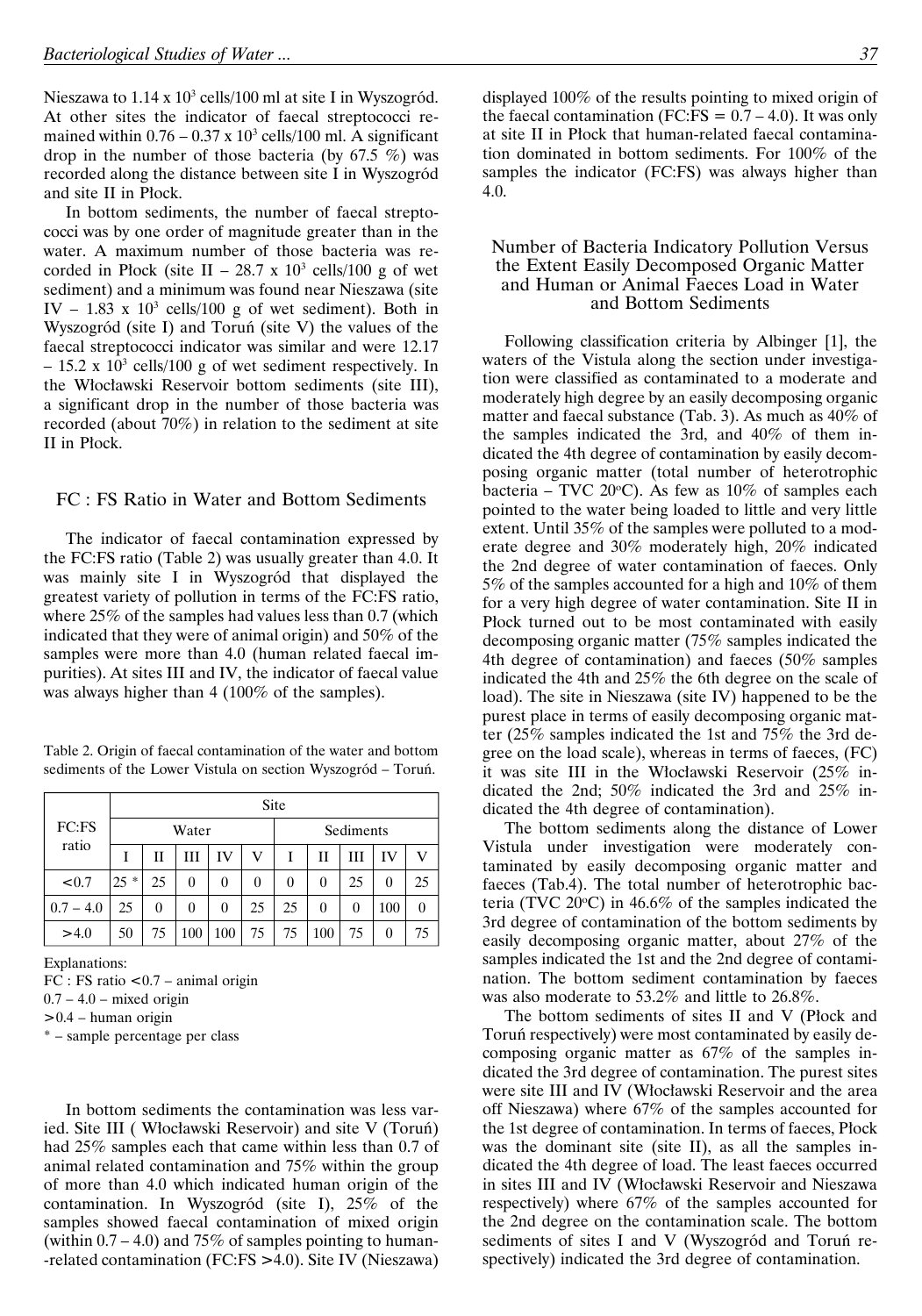| Criteria of water quality evaluation |                    |                          |          |                               |          |                |          |                |                |                |
|--------------------------------------|--------------------|--------------------------|----------|-------------------------------|----------|----------------|----------|----------------|----------------|----------------|
| micro-<br>organisms                  | number of bacteria |                          |          | Water<br>quality <sup>3</sup> | site I   | site II        | site III | site IV        | site V         | Average        |
| TVC $20^{\circ}C^1$                  |                    |                          | $-500$   | $\mathbf{1}$                  | $\theta$ | $\theta$       | $\theta$ | 25.0           | 25.0           | 10.0           |
|                                      | > 500              | $\equiv$                 | 1000     | 2                             | $\theta$ | $\overline{0}$ | 25.0     | $\overline{0}$ | 25.0           | 10.0           |
|                                      | >1000              | $\overline{\phantom{m}}$ | 10 000   | 3                             | 50.0     | 25.0           | 25.0     | 75.0           | 25.0           | 40.0           |
|                                      | > 10000            | $\overline{\phantom{m}}$ | 50 000   | 4                             | 50.0     | 75.0           | 50.0     | $\theta$       | 25.0           | 40.0           |
|                                      | > 50000            | $\equiv$                 | 100 000  | 5                             | $\theta$ | $\theta$       | $\theta$ | $\theta$       | $\overline{0}$ | $\theta$       |
|                                      | >100000            | $\equiv$                 | 750 000  | 6                             | $\theta$ | $\Omega$       | $\theta$ | $\theta$       | $\overline{0}$ | $\overline{0}$ |
|                                      |                    |                          | > 750000 | $\overline{7}$                | $\theta$ | $\theta$       | $\theta$ | $\theta$       | $\overline{0}$ | $\overline{0}$ |
|                                      | $\mathbf{1}$       | $\frac{1}{2}$            | 10       | 1                             | $\theta$ | $\theta$       | $\theta$ | $\theta$       | $\theta$       | $\theta$       |
|                                      | >10                |                          | 100      | $\overline{c}$                | $\theta$ | 25.0           | 25.0     | 25.0           | 25.0           | 20.0           |
|                                      | $>100$             | $\overline{\phantom{0}}$ | 1000     | 3                             | 75.0     | $\theta$       | 50.0     | 25.0           | 25.0           | 35.0           |
| FC <sup>2</sup>                      | >1000              |                          | 5000     | 4                             | 25.0     | 50.0           | 25.0     | 50.0           | $\theta$       | 30.0           |
|                                      | > 5000             | $\overline{\phantom{0}}$ | 10 000   | 5                             | $\theta$ | $\theta$       | $\theta$ | $\theta$       | 25.0           | 5.0            |
|                                      | > 10000            | $\overline{\phantom{0}}$ | 100 000  | 6                             | $\theta$ | 25.0           | $\theta$ | $\theta$       | 25.0           | 10.0           |
|                                      |                    |                          | >100000  | 7                             | $\theta$ | $\overline{0}$ | $\theta$ | $\theta$       | $\mathbf{0}$   | $\overline{0}$ |

Table 3. Water quality evaluation in the Vistula River on section Wyszogród – Toruń according to criteria given by Kohl [13] and Kavka [12] in Albinger's modification [1].

Explanations:

 $1 -$ total number of heterotrophic bacteria (TVC 20°C);  $2 -$  number of faecal coliforms;  $3 -$  degree of loading with easily decomposable organic substance and faeces: 1 – very little, 2 – little, 3 – moderate, 4 – moderately high, 5 – high, 6 – very high, 7 – extremely high.

| Table 4. Sediment quality evaluation in the Vistula River on section Wyszogród – Toruń according to criteria given by Kohl [13] and |  |  |  |
|-------------------------------------------------------------------------------------------------------------------------------------|--|--|--|
| Kavka in [12] in Albinger's modification [1].                                                                                       |  |  |  |

|                           | Criteria of water quality evaluation |                |                                  | Sample percentage per class |          |          |                |          |                |
|---------------------------|--------------------------------------|----------------|----------------------------------|-----------------------------|----------|----------|----------------|----------|----------------|
| micro-<br>organisms       | number of bacteria                   |                | Sediment<br>quality <sup>3</sup> | site I                      | site II  | site III | site IV        | site V   | Average        |
|                           |                                      | $-500000$      | $\mathbf{1}$                     | $\theta$                    | $\theta$ | 66.67    | 66.67          | $\theta$ | 26.67          |
|                           | $> 500000 -$                         | 1 000 000      | 2                                | 66.67                       | 33.33    | $\theta$ | $\overline{0}$ | 33.33    | 26.66          |
| $\rm TVC$ $20^{\rm o}C^1$ | $> 1000000 -$                        | 10 000 000     | 3                                | 33.33                       | 66.67    | 33.33    | 33.33          | 66.67    | 46.67          |
|                           | $>$ 10 000 000 $-$                   | 50 000 000     | 4                                | $\theta$                    | $\Omega$ | $\theta$ | $\theta$       | $\theta$ | $\theta$       |
|                           | $> 50000000 -$                       | 100 000 000    | 5                                | $\Omega$                    | $\theta$ | $\theta$ | $\theta$       | $\theta$ | $\mathbf{0}$   |
|                           | $>10000000 -$                        | 750 000 000    | 6                                | $\theta$                    | $\theta$ | $\theta$ | $\theta$       | $\theta$ | $\overline{0}$ |
|                           |                                      | > 750000000    | $\tau$                           | $\theta$                    | $\theta$ | $\theta$ | $\theta$       | $\theta$ | $\theta$       |
|                           | $100 -$                              | 1000           | 1                                | $\theta$                    | $\theta$ | $\theta$ | $\theta$       | $\Omega$ | $\theta$       |
|                           | >1000<br>$\sim$                      | 10 000         | $\overline{c}$                   | $\Omega$                    | $\Omega$ | 66.67    | 66.67          | $\theta$ | 26.67          |
|                           | $> 10000 -$                          | 100 000        | 3                                | 100                         | $\theta$ | 33.33    | 33.33          | 100      | 53.33          |
| FC <sup>2</sup>           | $>100000 -$                          | 500 000        | 4                                | $\left( \right)$            | 100      | $\theta$ | $\overline{0}$ | $\theta$ | 20             |
|                           | $> 500000 -$                         | 1 000 000      | 5                                | $\theta$                    | $\theta$ | $\theta$ | $\theta$       | $\theta$ | $\theta$       |
|                           | $> 1000000 -$                        | 10 000 000     | 6                                | $\theta$                    | $\theta$ | $\theta$ | $\theta$       | $\theta$ | $\theta$       |
|                           |                                      | $>$ 10 000 000 | 7                                | $\theta$                    | $\theta$ | $\theta$ | $\theta$       | $\Omega$ | $\overline{0}$ |

#### Explanations:

 $1 -$ total number of heterotrophic bacteria (TVC 20°C);  $2 -$  number of faecal coliforms;  $3 -$  degree of loading with easily decomposable organic substance and faeces: 1 – very little, 2 – little, 3 – moderate, 4 – moderately high, 5 – high, 6 – very high, 7 – extremely high.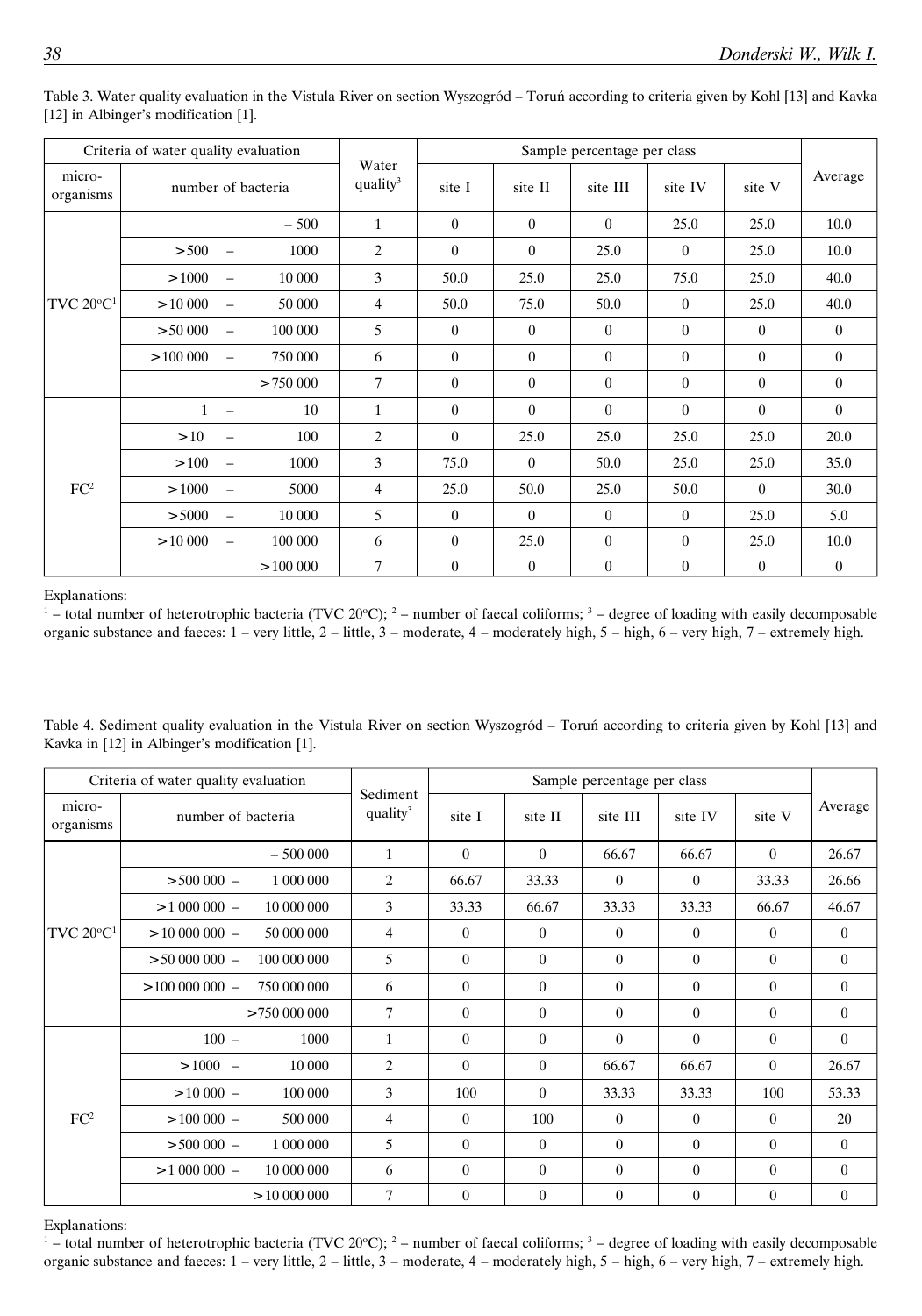# **Discussion**

In order to be able to determine the contamination extent of the initial section of the Lower Vistula, a sanitary and biological study was carried out at site I (Wyszogród). This revealed that the water at that site contained the lowest FC, a medium TVC 20°C and TC and the highest FS over the sections under investigation. The high amount of faecal streptococci (FS) indicated that the contamination was of animal origin, which might have come from the field and pasture runoff nearby, because those bacteria occur more frequently in animal faeces than in human ones. Some of them, e.g. Streptococcus equinus and Streptococcus bovis occur only in animals [19]. The fact that there was no sewage discharge facility in the vicinity of the sampling sites may only suggest that it is the nearby catchment basin and the river bank that affect the composition and micro-organism amount relations. As it turns out to be evident from our study, the bottom sediments at that site contained almost 50 times more bacteria (TVC  $20^{\circ}$ C) that indicated the contamination by easily decomposing organic matter and by 13 to 73 times more indicatory bacteria (TC, FC, FS). Those data confirmed the results by Donsel [3], Niewolak [18], Albinger [1] and Irvin [9], who said that bottom sediments of water bodies usually contain much more heterotrophic and intestine bacteria than the water above them. Albinger [1] and Niewolak [18, 21] explain the phenomenon by greater contents of bioelements included in the organic matter that are found in the bottom sediments. Also, the survival of such microorganisms is better in bottom sediments than in water. Thus, bottom sediments may make a reservoir of those bacteria.

The site where occurrence of most heterotrophic bacteria (TVC 20°C), total coliform bacteria (TC) and faecal coliforms (FC) was site II in Płock. This means the greatest discharge of contaminating substances into that section of the Vistula under investigation. A high number of faecal (FC) and heterotrophic bacteria (TVC 20°C) in the bottom sediments may result from their great number occurring in water [1]. According to Niewolak [21], faecal coliform may be detected in bottom sediments even when there are no such bacteria recorded in the water at the same time.

The self-purification process in a river is a phenomenon that has been noted in waters contaminated by sewage [11, 4, 8, 17]. It is a complex process running in many stages. As our study on this water suggest, the process was most intense along the section of the river that runs below the dam (site IV near Nieszawa) where the reduction of the heterotrophic bacteria number (TVC  $20^{\circ}$ C) amounted to 76%. Within the Włocławski Reservoir a significant reduction in the amount of coliform bacteria (92%) and faecal coliform (91%) were recorded. Such a great reduction in the amount of those microorganisms must have resulted from an intensive self-purification process in the river and lack of major pollution that makes the source of food substances and intestine bacteria. In bottom sediments, the total number of heterotrophic bacteria (TVC  $20^{\circ}$ C), coliforms (TC) and faecal coliform bacteria (FC) number dropped significantly in the Włocławski Reservoir. Most probably, the reason lies in the changing hydrological conditions that are present

along that section of the river. As one may suppose, there may occur a shortage of oxygen in the bottom sediments of the reservoir when the flow of water changes.

A composition of faecal coliform bacteria (FC) and faecal streptococci (FS) indicator enables finding out the sources of that faecal contamination [14]. Following the investigation, many of the samples taken from both the water and the bottom sediments of that section of the river, had a FC:FS ratio greater then 4, which may indicate the human origin of the faecal bacteria. A greatest variety of the sources of the contamination (human, mixed: human/animal, and only animal) was noted at site I near Wyszogród. The least, mainly those of human origin – at site II in Płock and site V in Toruń.

Taking into consideration the bacteriological criteria of estimation for water and bottom sediments suggested by Kavka [12] and Kohl [13], later modified by Albinger [1], it is possible to estimate the contamination extent by easily decomposing organic matter and human and animal related faeces basing on the total number of heterotrophic bacteria (TVC  $20^{\circ}$ C) and faecal coliform (FC). Following those criteria, the said Vistula section were loaded with the easily decomposing organic matter and faeces to a moderate and slightly moderate extent. Niewolak [20] received at similar results while examining the extent of pollution in the Czarna Hańcza river near Suwałki (Wigry National Park, NE Poland) and determined the river water as moderately contaminated by easily decomposing organic matter and moderately high by faeces. As our present study has shown, the bottom sediments (despite a much greater number of heterotrophic and faecal bacteria) were to a lesser extent (moderately) loaded with easily decomposing organic matter than the water. Also fewer differences in heterotrophic bacteria (TVC 20°C) and faecal coliforms (FC) number were noted which might have resulted from great supplies of easily decomposing organic matter accumulated in the bottom sediments and a longer survival period for intestine bacteria that otherwise might be found in that environment [18, 2]. Similar dependence was shown by Niewolak [20, 21] in the case of the study of the water and bottom sediments in the Czarna Hańcza.

# **Conclusions**

1. According to bacteriological studies both in the water and in the bottom sediments of the Lower Vistula, the greatest concentration of organic matter and faeces were recorded at site II in Płock.

2. The most intense process of river self-purification along the examined section was noted between site III in Włocławski Reservoir and site IV in Nieszawa.

3. A significant reduction in coliform bacteria (TC) number and faecal coliform (FC) number were recorded in the dam reservoir.

4. The water of the examined section of the Vistula River between Wyszogród and Toruń is to be deemed moderately and moderately high charged with easily decomposing organic matter and faeces.

5. Bottom sediments had fewer oscillations in heterotrophic bacteria number (TVC 20°C) and faecal coliforms (FC) than water.